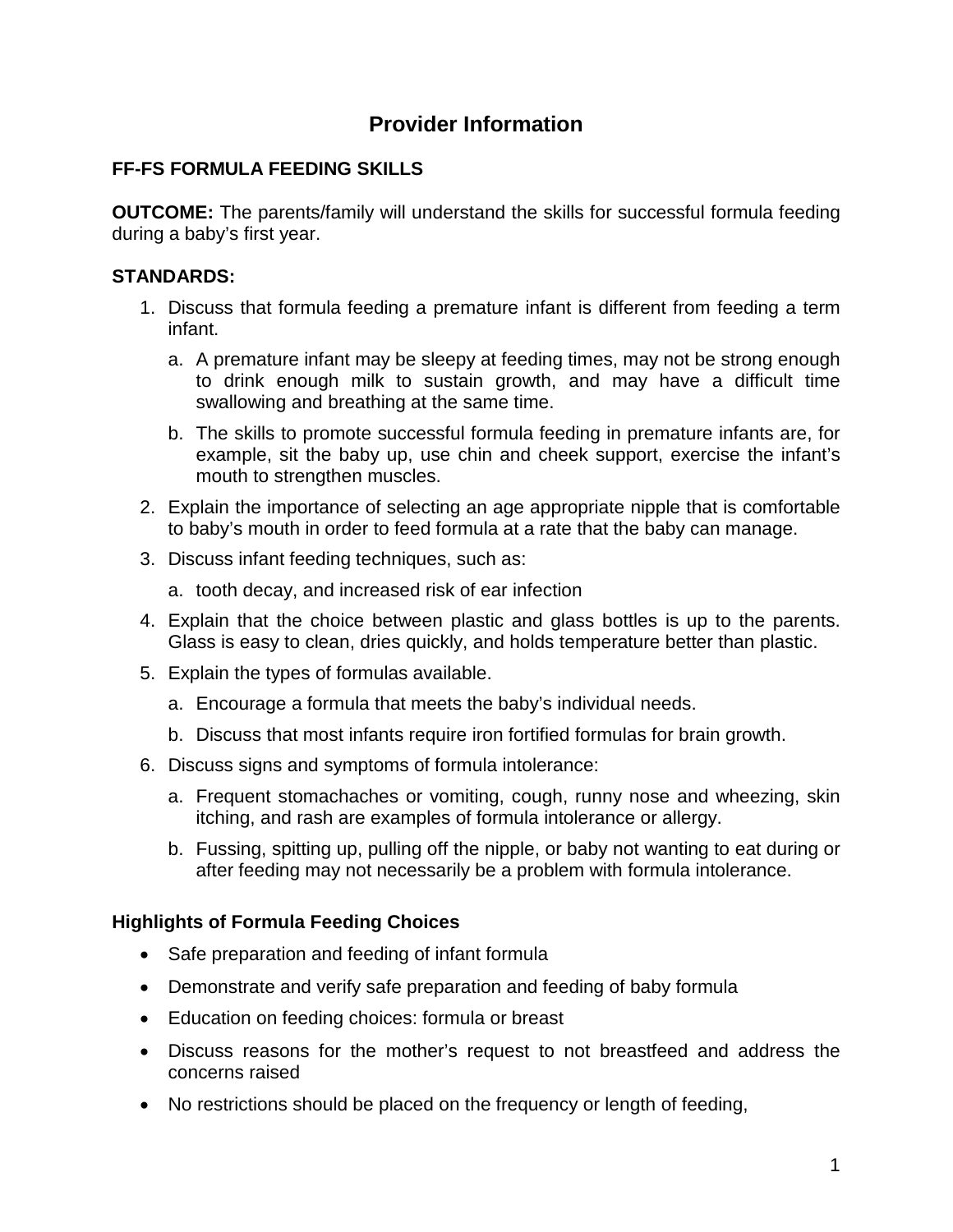- Understand that newborns usually feed a minimum of eight times in 24 hours,
- Recognize cues that infants use to signal readiness to begin and end feeds,
- Understand that physical contact and nourishment are both important.

### **Breastfeeding is best! But…..**

Infants should be exclusively breastfed for the first six months of life to achieve the best growth, development and health. There are, however, instances where breast milk is not available, where the mother is unable to breastfeed, where they have made an informed decision not to breastfeed, or where breastfeeding is not appropriate**:**

- The mother is taking medication that is contraindicated for breastfeeding
- the mother is HIV-positive
- Very low-birth-weight babies may not be able to breastfeed directly
- Expressed breast milk may not be available at all or available in insufficient quantities.

#### **Is it okay to feed my baby formula?**

Breast milk is the best source of nutrition for your baby. Some women are unable or choose not to breastfeed. In these cases, baby formulas are an option. Baby formulas are made to meet babies' nutritional needs.

#### **How do I choose the right formula for my baby?**

Your doctor may recommend using an iron-fortified formula. Iron-fortified contain extra iron. Some formulas have very little iron or none at all.

Some formulas are made from soymilk instead of cow's milk. If your baby seems to be allergic to formula made from cow's milk, your doctor may suggest using a soymilk formula.

If you are not breastfeeding, use infant formula during the first year of your baby's life. Do not give your baby regular cow's milk (regular cow's milk is the milk you drink) and regular soymilk are not the same as infant formula made from cow's milk or from soymilk. Regular cow's milk and regular soymilk do not contain all of the nutrients that your baby needs to grow and develop. Babies younger than one-year old who drink regular cow's milk or regular soymilk are at risk for problems associated with low iron. Iron is important to your baby's growth and development.

#### **How often should I feed my baby?**

Feed your baby as often as your baby wants to be fed.

This will be 8 to 12 times a day or more in the beginning. Your baby may want to be fed less often as your baby grows, and is able to take more formula at each feeding.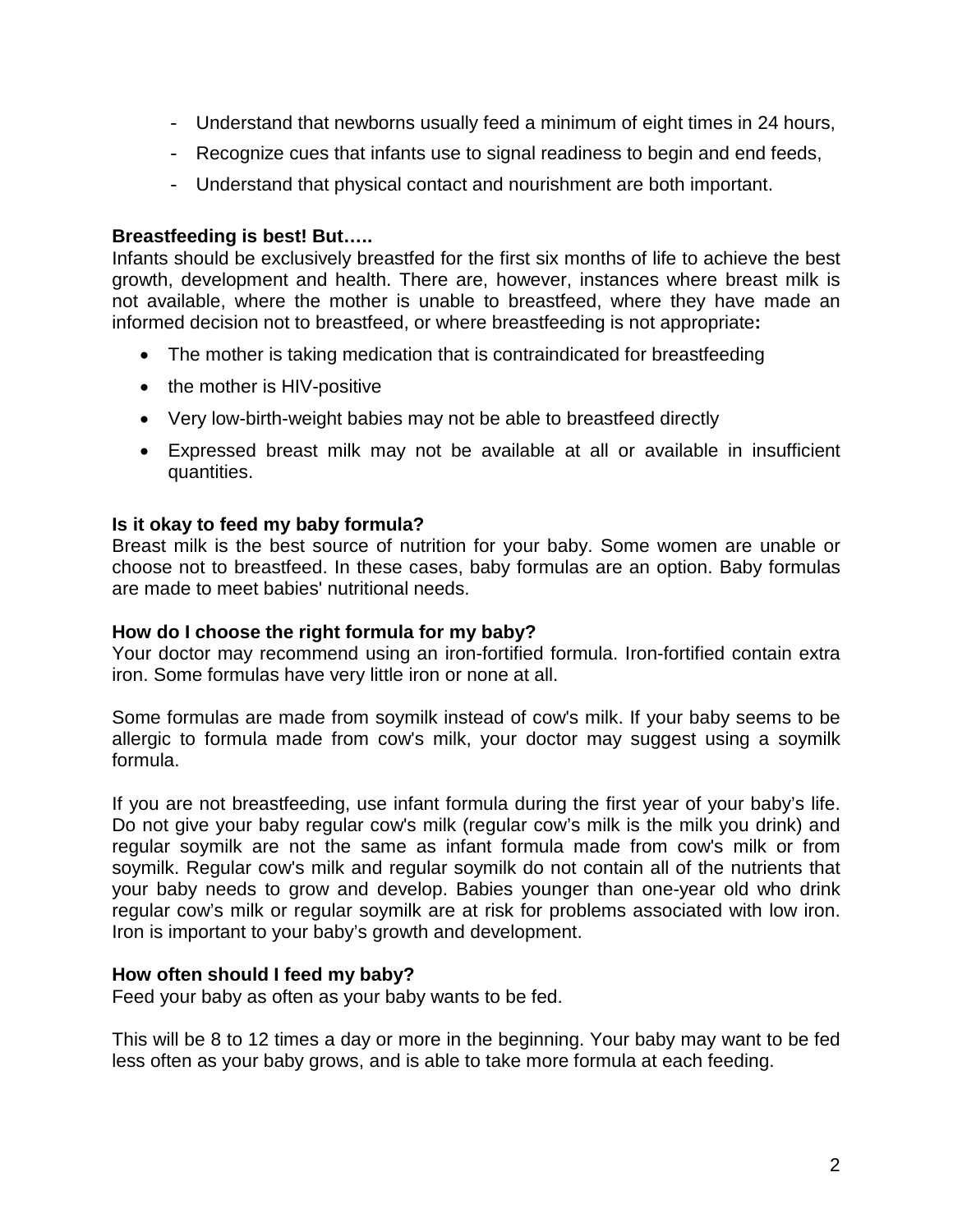How often your baby wants to feed will also change over time as your baby goes through growth spurts. Growth spurts typically occur at about 2 and 6 weeks of age and again at about 3 and 6 months of age.

#### **Baby formula is sold in several forms:**

**Ready-to-use** This is the most expensive kind of formula, but no mixing is necessary.

**Concentrated liquid** This is a less expensive formula. You mix the formula liquid with an equal part of water.

**Powder** This is the least expensive formula. You mix one level scoop of powdered formula with 2 ounces of water and stir well.

### **How much formula should I give my baby?**

Most babies need 2.5 ounces of formula per pound of body weight each day. This means that an 8-pound baby may drink about 20 ounces of formula a day. This is just an estimate. The most important thing when feeding your baby is to pay attention to your baby's cues. Other than crying, signs that your baby may be hungry include smacking his or her lips, sucking and rooting (turning his or her head toward your hand when you touch his or her face).

Each baby's nutritional needs are different and change overtime. Your baby is probably getting enough formula if your baby:

- Acts satisfied after each feeding.
- Gains weight constantly after the first 3 to 7 days after birth. Your baby may lose a little weight during the first week after being born.
- Has about 6 to 8 wet diapers a day.
- Has about 2 to 5 or more stools a day at first, and then has 2 or less stools a day as your baby grows. Your baby's stools will be runny at first.

#### **What is the right way to mix formula?**

The most important thing to know is that you must follow the directions on the formula container exactly. Always measure carefully and never add extra water to the formula. Wash your hands before preparing the formula. Use safe drinking water to mix the baby formula.

#### **How do I know if I need to switch to a different formula?**

Sometimes it may be necessary to change the kind of formula you give to your baby. If your baby is always fussy, needs more iron, or has certain food allergies, your doctor may suggest you change your baby's formula to a different kind. Some of the signs that your baby is allergic to the type of formula you are feeding your baby are:

- Dry, red and scaly skin
- Diarrhea, excessive gas or very loose watery stools